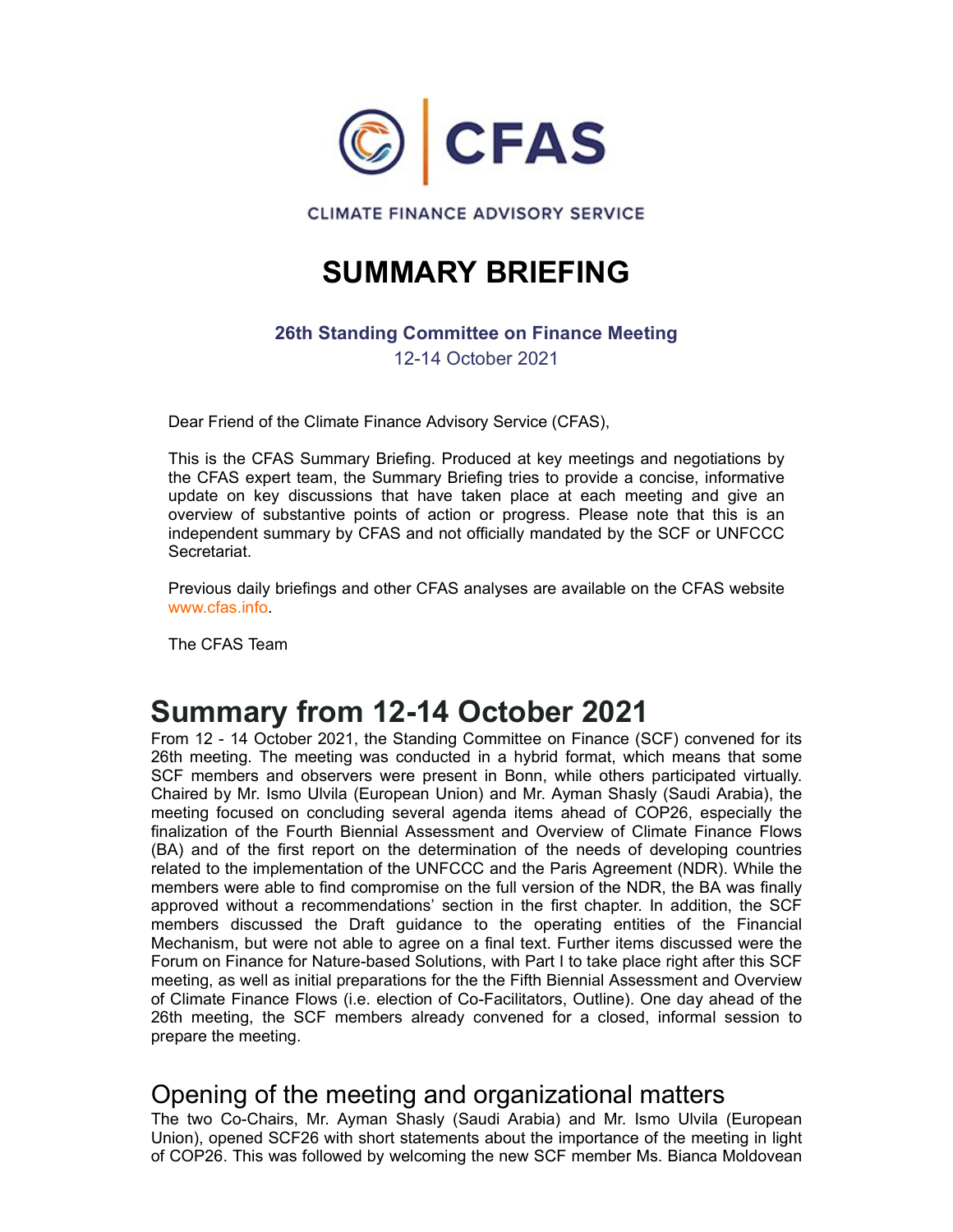(Romania), who replaces Ms. Delphine Eyraud (France) in the Committee.

The opening of the meeting continued with an input by Mr. Yolando Velasco, representing (Romania), who replaces Ms. Delphine Eyraud (France) in the Committee.<br>The opening of the meeting continued with an input by Mr. Yolando Velasco, representing<br>the Secretariat of the United Nations Framework Convention on C (UNFCCC), who outlined the strong presence of climate finance on the COP26 agenda. This underlined the role of climate finance as a linking issue across items. He stated that many of the finance-related agenda items at COP26 need to be informed by the outcomes of SCF26, calling upon the SCF members to reach an agreement on several products.

(Romania), who replaces Ms. Delphine Eyraud (France) in the Committee.<br>The opening of the meeting continued with an input by Mr. Yolando Velasco, representing<br>the Secretariat of the United Nations Framework Convention on C discussed in the plenary. In addition, there will be breakout sessions on the two reports (BA, NDR), which should also be accessible for virtual participants. However, due to the (Romania), who replaces Ms. Delphine Eyraud (France) in the Committee.<br>The opening of the meeting continued with an input by Mr. Yolando Velasco, representing<br>the Secretariat of the United Nations Framework Convention on C explained to the observers of the meeting that some sessions may take place in a closed format. (Romania), who replaces Ms. Delphine Eyraud (France) in the Committee.<br>The opening of the meeting continued with an input by Mr. Yolando Velasco, representing<br>the Secretarial of the United Nations Framework Convention on C

# Finance Flows

The discussion on the status quo of the 2020 Biennial Assessment and Overview of Climate Finance Flows (BA) was led by the Co-Facilitators Ms. Vicky Noens (Belgium) and Mr. Hussein Alfa Nafo (Mali). The item was discussed over several days, including a breakout session on the first day of the meeting as well as several informal sessions alongside other meeting items and after the second meeting day. While the technical part had been finalized ahead of SCF26, the discussions concentrated on the first chapter of the report, including a summary of the findings as well as a section on recommendations.

Concerning the summary, the main issues related to its length (i.e. in the draft version about 20 pages long), its readability as well as the usage of language from the UNFCCC context (e.g. on Art. 2.1c). In a combined effort, SCF members worked on shortening this part, finding agreement on the language, while making it easier to comprehend. The Co-Facilitators outlined that the length of the summary was due to the increased length of the technical part (e.g. increase in availability of data, additional chapter on 2.1c) and said on comprehension, that this will be considered in the outreach strategy for the report (e.g. developing shorter communication products for dissemination).

The main obstacles in the debate among SCF members related to the recommendations that had been drafted: One recommendation related to the operational definition of climate finance and whether the SCF shall continue its deliberations on it and whether it would have the mandate to encourage other institutions, especially financial actors, to consider this definition and if so, in what processes (i.e. just reporting or also funding activities). In the end, a general debate opened up about the struggle of not having an internationally agreed definition on climate finance, which is also imposing challenges on data collection and analysis for the report. Several SCF members outlined that the COP would need to because the manning as we were meeting as were assessed more introduced and been finalized and better meeting items and after the second meeting ay. While the technical part of that eben finalized a<br>head on the first chapt abuse out interemy is the main search with seat and the search of the first chapter of the report, including a summary of the findings as well as a section on recommendations.<br>The report, including a summary of the finding questioned if it would be even possible to have such a common definition. Another debate arose around several recommendations related to the role of developing countries taking a stronger role in tracking and communicating (e.g. under the Enhanced Transparency Framework) climate finance provided (i.e. South-South cooperation). Although this has been recognized as a data gap, it was outlined that there are not yet the means or structures available for providing such information. Another issue of disagreement related particularity agreed difful the beinguage, while inarching to ease to complementation on the constrained part of the commenteristical part of the commentension, that his will be considered in the outeractor strategy for th communicate information for the upcoming mapping (i.e. both on methodologies as well as activities). Some members criticized that this very open formulation and a lack of more details, of what constitutes Article 2.1c, would not lead to substantial inputs or would result in every actor applying its own, beneficial interpretation. There would have to be more The main obstacles in the debate among SCF members related to the recommendations that had been drafted: One recommendation related to the operational definition of climate finance and whether the SCF shall continue its de recommendation for the energy sector and whether to include a reference to inefficient fossil fuel subsidies or not.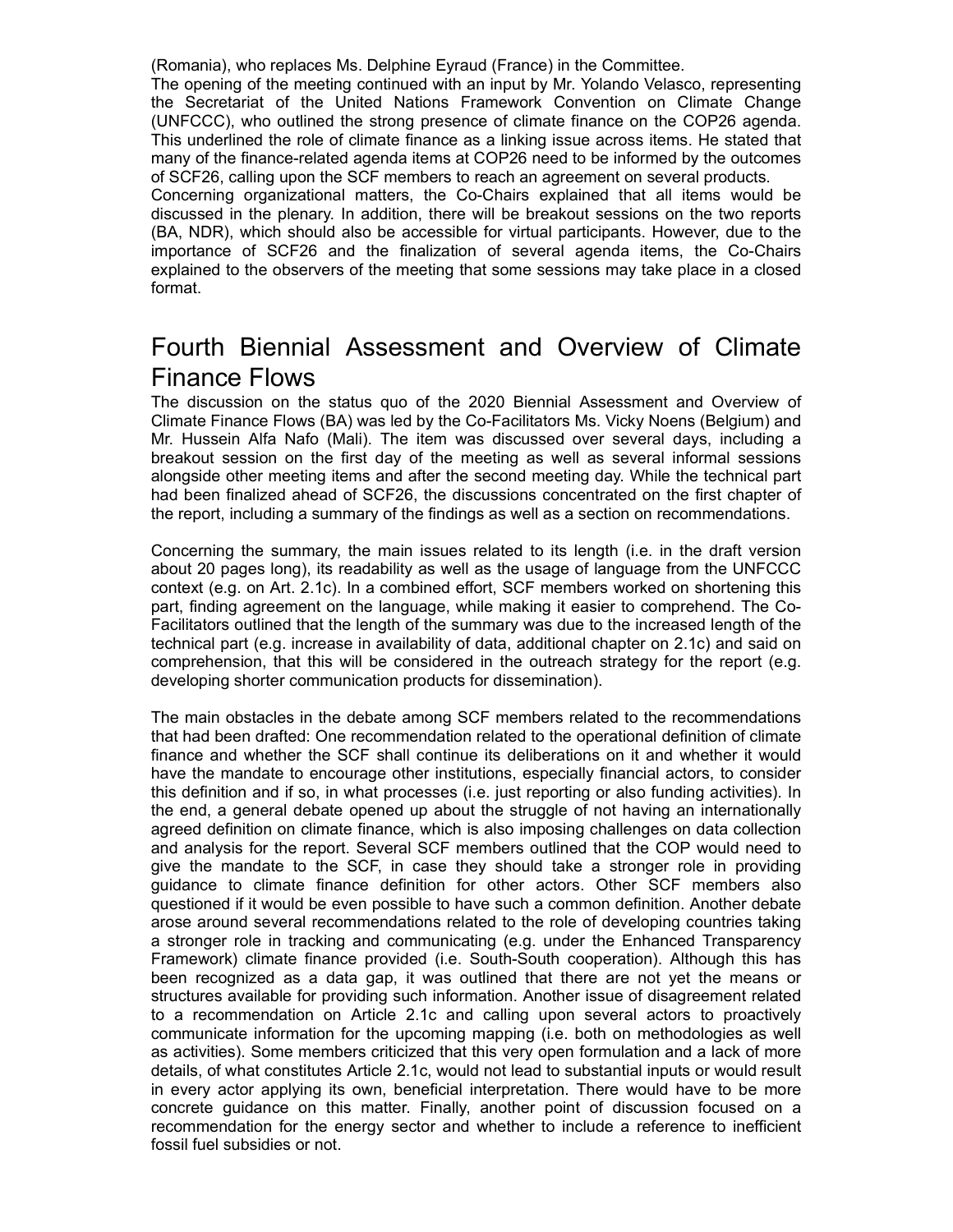After intense negotiations on the recommendations sections for three days in a row, with remaining unresolvable issues, the SCF members finally adopted the report without any After intense negotiations on the recommendations sections for three days in a row, with remaining unresolvable issues, the SCF members finally adopted the report without any recommendations. A compromise proposal by some recommendations, where there would be agreement and indicating, where there is none, was rejected by several other SCF members. While the SCF formally fulfilled its mandate to complete the report, several SCF members shared their disappointment at the end of the debate, that they were not able to find a compromise on this part of the report. After intense negotiations on the recommendations sections for three days in a row, with<br>remaining unresolvable issues, the SCF members finally adopted the report without any<br>recommendations. A compromise proposal by some

# developing country Parties

The discussion on the first report on the determination of the needs of developing country Parties (NDR) was led by the Co-Facilitators Mr. Zaheer Fakir (South Africa) and Mr. After intense negotiations on the recommendations sections for three days in a row, with remaining unresolvable issues, the SCF members finally adopted the report without any recommendations. A compromise proposal by some Similar to the BA, it also started off with a breakout session on the first meeting day and included several informal negotiations alongside the discussions in plenary. As the work on the technical part has also been concluded, discussions at SCF26 concentrated on the summary as well as on the recommendations.

Concerning the summary, the discussions concentrated on including further information from the technical report into the summary (e.g. adding information on subsidies) or better highlighting certain sections. In addition, it had been proposed to include an introductory procession of the explaining more interested of the report of the distribution and including, where the resolution where the report, several ober strongly tariff and including where the report, were the report, several SCF addition, some adjustments were made in relation to language, e.g. some figures included other country groupings than the ones applied within the UNFCCC context, which will be highlighted in a footnote, with a reference to the respective source of the figure or data used in the figure. Another change in wording related to institutional arrangements, with the decision to go for rather neutral terms such as "highest level of government" instead of providing terms maybe only used in specific political systems. The discussion on the first proton the determination of the needs of developing country<br>The discussion on the first report on the determination Mr. Zaheer Fakir (South Africa) and Mr.<br>Partitis (NMP) was led by the Co-Facil

An initial set of recommendations was collected during the breakout group on the first day of the meeting. Discussions on the recommendations concentrated on clarifications of recommendation or adding that needs should be seen in relation to the size, nature and r anes (violong) was beed to method in the beat solar particles) and continued throughout all three days of the meeting.<br>Similar to the BA, it also started off with a breakout ession on the first meeting day included sever example, one recommendation included a reference to information on loss and damage as a category next to mitigation and adaptation, but the wording was changed in a way inculator several minimian regulator, the discussions at SCF26 concentrated on the summary as well as on the recommendations.<br>Concerning the summary, the discussions at SCF26 concentrated on the summary as well as on the r insisted on this change. In addition, recommendations were added that countries should include more information on needs in their reporting and that data gaps on certain topics (e.g. energy access / poverty) need to be filled in future. the decision to go for rather neutral terms such as "highest level of government" instead of<br>providing terms maybe only used in specific political systems.<br>An initial set of recommendations was collected during the breakou An initial set of recommendations was collected during the breakout group on the first day<br>of the meeting. Discussions on the recommendations concentrated on darifrcations of<br>sceed of mensions of the meeting additional lan of the meeting. Discussions on the recommendations concentrated on clarifications of the commendation or adding additional language (e.g. adding a target group for one scale of impacts) and on regolating the phrasing of ce

The SCF members were able to adopt the NDR report on the final day of the meeting, including a summary and recommendations.

#### Forum on Finance for Nature-based Solutions

At its 21st meeting, the Committee agreed that the theme of its next SCF Forum will be organize a two-part Forum whereby the first part will be held either in hybrid or virtual Committee further agreed that part 1 of the Forum would be held on 15–16 October 2021 facilitators finalized the programme and with the support of the Secretariat planned for the recommendation or adding that needs should be seen in relation to the size, nature and a measure as a category next to mitigation included a reference to information on loss and damage is seen in the context of adaptation, Germany and all other interested stakeholders to participate virtually.

The co-facilitators Ms. Fiona Gilbert (Australia) and Mr. Mohamed Nasr (Egypt) provided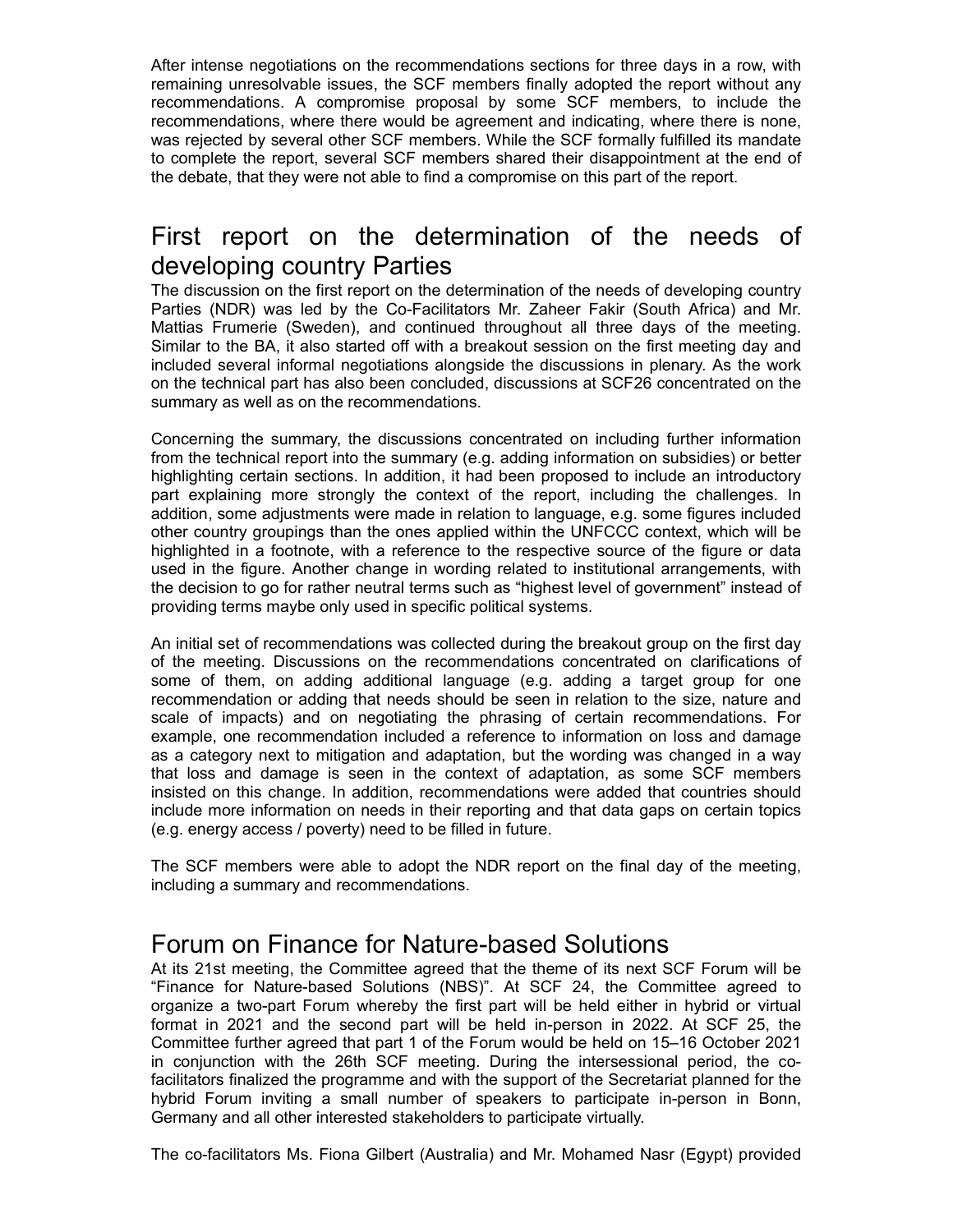an update on the status of preparations and the programme for part I of the Forum. The hybrid format of the event will include in-person participation from twelve SCF members an update on the status of preparations and the programme for part I of the Forum. The<br>hybrid format of the event will include in-person participation from twelve SCF members<br>and 3-4 resource persons, with 170 participants an update on the status of preparations and the programme for part I of the Forum. The<br>hybrid format of the event will include in-person participation from twelve SCF members<br>and 3-4 resource persons, with 170 participants statements from Mr. Mahmoud Mohieldin (Special Envoy on Financing the 2030 Agenda), Ms. Sussan Ley (Minister for the Environment of Australia) and Ms. Patricia Espinoza (Executive Secretary of the UNFCCC); keynote presentations from IUCN on the concept and science of nature-based solutions, UNEP on the findings from their latest report "State on Finance for Nature", and a case study on Seychelles' experience in implementing NBS using innovative finance instruments; followed by panel discussions. A synthesis paper that was prepared based on submissions from stakeholders will be shared and also serve, together with outcomes of the Forum, as input and reference for part II of the Forum. A high-level summary report of part I of the Forum will be produced and included in the annual report of the SCF to the COP. an update on the status of preparations and the programme for part I of the Forum. The hybrid format of the event will include in-person participation from twelve SCF members<br>and 3.4 resource persons, with 170 participates Ay the Economic the Forum includes a high-level period, the co-formation of the format mean of the Forum includes a high-level is egnerate with remarks and opening practioments form Mr. Mahmoud Mohieldin (Special Envoy on

### Draft guidance to the Operating Entities of the Financial **Mechanism**

submissions on the draft guidance for the Green Climate Fund (GCF) owing to the delay in the availability of the 2021 annual report of the GCF and requested the co-facilitators to reflect the submissions received in the preliminary draft guidance for consideration at the preliminary draft guidance in the format of a draft decision text, based on the compilation of submissions and informed by the annual reports of the GCF (2020) and the Global Environment Facility (2020 and 2021) and organized informal working session(s) with the Parties and the constituted bodies that have provided the submissions, as required, with the aim to clarify the rationale and the background of the elements. that was prepared based on submissions from stateholders will be shared and also serve,<br>together with outcomes of the Forum, as input and reference for part II of the Forum. A<br>high-level summary report of part 1 of the For

The co-facilitators Ms. Diann Black-Layne (Antigua and Barbuda) and Mr. Toru Sugio Committee's work during the meeting, on preparing draft guidance to the operating entities of the financial mechanism of the UNFCCC. Up until now, the SCF has received various submissions on elements for draft guidance to the GCF and GEF from UN negotiation groups (e.g. the AGN, AILAC, AOSIS, European Union); individual SCF members (e.g. from Mr. Randy Caruso (USA), Mr. Ivan Zambrana Flores (Bolivia)); as well as from other Draft guidance to the Operating Entities of the Financial<br>Mechanism<br>Mechanism<br>Mechanisms SCF meeting, the Committee agreed to extend the deadline for<br>submissions on the draft guidance for the Green Climate Fund (GCF) owing Direct Uniter Committee to the Committee agreed to extend the deadline for the DeChanismons on the draft guidance for the Green Climate Fund (GCF) owing to the deadline from the evaluability of the 2021 annual report of th Mechanism<br>
At the previous SCF meeting, the Committee agreed to extend the deadline for<br>
authmissions on the draft guidance for the Green Climate Fund (GCF) owing to the delay<br>
in the availability of the 2021 annual report Secretariat has undertaken a technical assessment of the submissions and compiled input into an overview table to ensure submissions are not repetitive or contradictory to previous guidance, nor overlap with ongoing or scheduled activities of GCF and/or GEF. Based on this table the SCF was tasked to pull out the elements for the submissions that the Committee deems suitable as draft guidance and prepare a draft submission text. Environmint rading Yazzo an Zez P<sub>1</sub> an Unganizzo information whing essaying with the submissions, as required, with<br>the sim to clarify the rationale and the background of the elements.<br>The co-facilitators Ms. Diann Black-

SCF members welcomed the efforts undertaken by co-facilitators and Secretariat up until this point. On guidance to the GCF, some members highlighted that it was difficult to suggested further streamlining of the text. Others stressed that certain elements in the submissions were too operational and potentially interfering with the work of the Board. In their view, this was an attempt of micro-managing the GCF, which was not appropriate. Rather, the draft guidance to the GCF should contain guidance that is strategic and forward-looking. Furthermore, it was stressed that an assessment was needed regarding the financial feasibility and programmatic consequences of some of the proposed inputs, taking into account potential adverse consequences. Based on the inputs received, the co-facilitators were mandated to further streamline the table, clustering elements of draft guidance with the same intention and/or message, and formulate generic paragraphs that would address these.

On guidance to the GEF, members cautioned against using terminology and terms not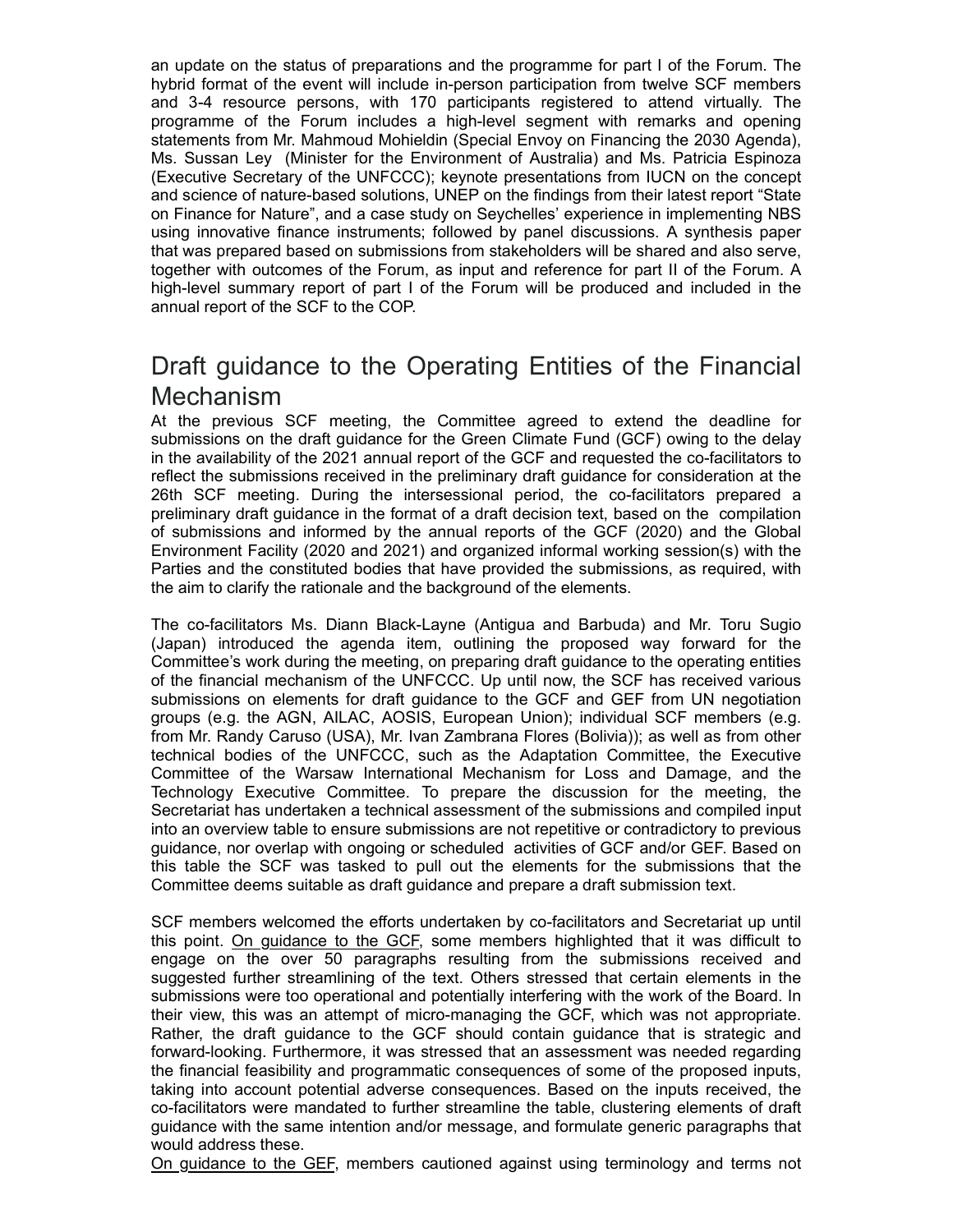common in the UNFCCC to avoid misinterpretation. A representative of the YOUNGO constituency requested the SCF to share the discussed documents with SCF observers in order to facilitate a meaningful contribution from non-SCF stakeholders.

Based on the inputs received the co-facilitators presented a new table including proposals for generic paragraphs addressing some of the inputs and elements contained in the submissions from Parties, SCF members and other stakeholders. The SCF engaged in a prolonged discussion on the co-facilitators text, but could ultimately not agree on the common in the UNFCCC to avoid misinterpretation. A representative of the YOUNGO constituency requested the SCF to share the discussed documents with SCF observers in order to facilitate a meaningful contribution from non-S common in the UNFCCC to avoid misinterpretation. A representative of the YOUNGO<br>constituency requested the SCF to share the discussed documents with SCF observers in<br>order to facilitate a meaningful contribution from non-S annexed to the decision, for consideration by the COP in Glasgow. common in the UNFCCC to avoid misinterpretation. A representative of the YOUNGO<br>constituency requested the SCF to share the discussed documents with SCF observers in<br>order to facilitate a meaningful contribution from non-S

# Finance Flows

With the Fourth BA being delayed by a year, the Fifth BA is meant to be completed by 2022. At the 26th SCF meeting, members agreed upon initiating work on the preparations of the Fifth BA, which included an agreement on the basic outline for the upcoming report as well as on the positions of co-facilitators for the report. Concerning the outline, it has been decided that it will be based on the outline of the Fourth BA, while removing the comprehensive Chapter 4 on Article 2.1c, as a dedicated chapter has to be included just consittivency requested the SCF to share the discussed documents with SCF observers in<br>constituency requested the SCF to share the discussed documents with SCF observers in<br>order to facilitate a meaningful contribution fro recommendations made by previous BA reports will also be more strongly reflected in the upcoming version. Regarding the position of co-facilitators, Ms. Vicky Noens (Belgium) and Mr. Hussein Alfa Nafo (Mali), who also acted as co-facilitators for the Fourth BA, were confirmed to continue their work on this matter.

#### Dates and venues of future meetings

The Co-Chairs proposed to hold three SCF meetings in 2022 as well as Part II of the Forum. If possible, these meetings shall take place again in person rather than in a hybrid or fully virtual format. This was confirmed by SCF members. The Co-Chairs will propose dates for these meetings as a follow-up to the 26th meeting. The decision on the exact timing will be taken intersessionally.

#### Other matters and closure

The Co-Chairs invited Mr. Yolando Velasco, representing the Secretariat of UNFCCC, for final remarks on the meeting. Mr. Velasco read out a statement by Mr. Daniele Violetti, Director at UNFCCC. In the statement, Mr. Violetti thanked the SCF members for their hard work on all the products in preparation for COP26 and underlined that he was looking forward to their recognition within the upcoming climate change negotiations. As this statement had been prepared ahead of the outcome of the 26th SCF meeting, the content of the note did not match with the atmosphere in the meeting, as many SCF members had just been vocalizing their disappointment about not being able to find an agreement on the recommendations section in the Fourth BA. In addition, after negotiations on the BA Charles and Ventues from the metallic and the SCF meetings in 2022 as well as Part II of the Co-Chairs proposed to hold three SCF meetings in inperson rather than in a hybrid Forum. If possible, these meetings shall take p finishing negotiations on the NDR earlier on that day, he would like to request another decision on whether this document should be forwarded to the COP. The Co-Chairs announced to seek legal counsel on the matter, as it had been not clear at that point, whether forwarding the documents to the COP would require an additional decision. This question will be handled intersessionally.

Despite the intense meeting closure, some of the SCF members also took the chance to thank the to Co-Chairs, Mr. Ayman Shasly (Saudi Arabia) and Mr. Ismo Ulvila (European Union) for their work, as other persons will take up this role in the upcoming year.